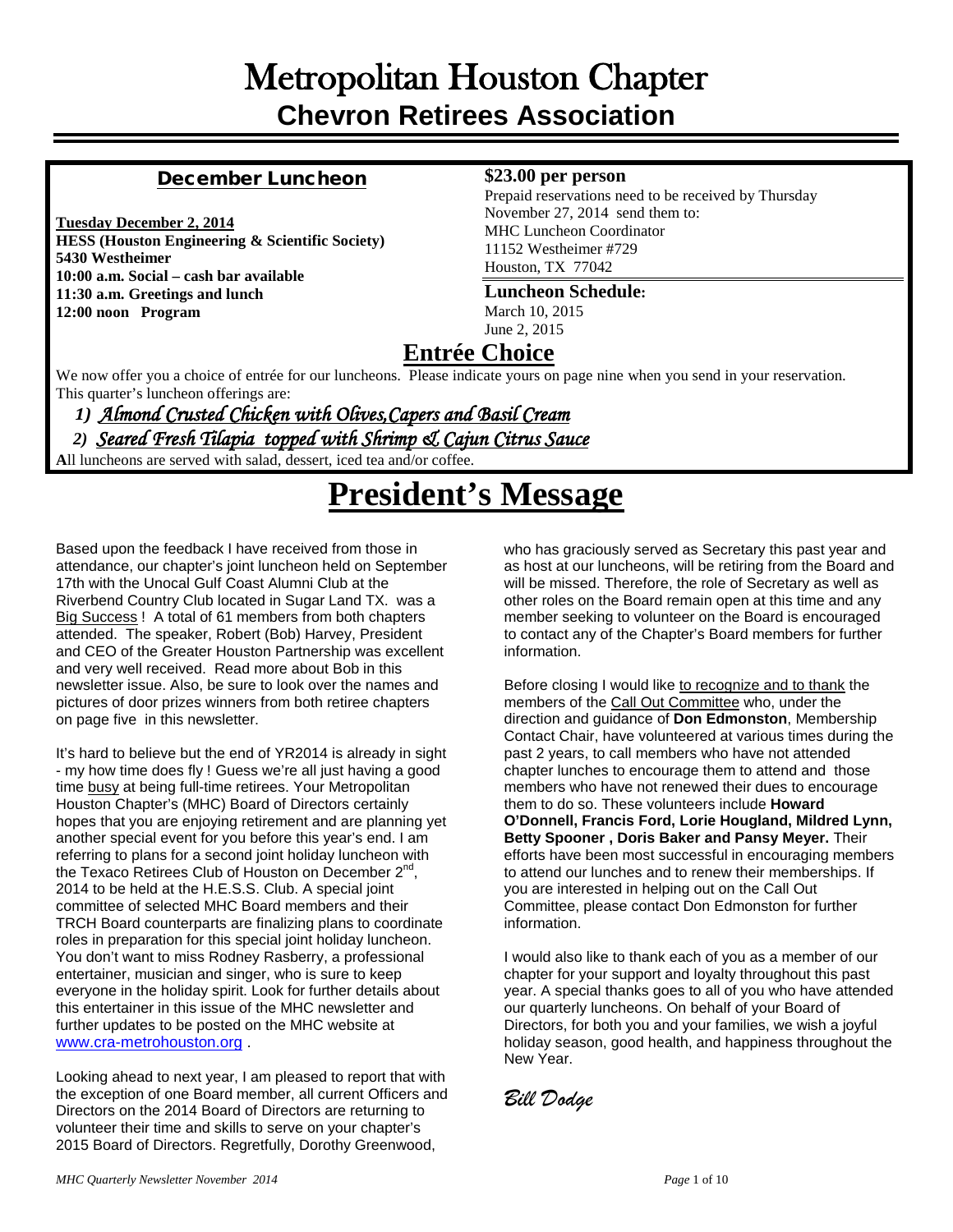**December Program**

*Rodney Rasberry*



A Professional entertainer for over 40 years, Rodney has performed in Las Vegas, Nashville, and throughout the United States and Canada. His appearances in hotels, restaurants, supper clubs and country clubs in and around the Houston area have always

been highly enjoyed by his audiences. Currently he is performing every Saturday night at River Oaks Country Club, one of Houston's most prestigious venues. Rodney is also one of the most popular musician, singer and entertainers in the senior living industry in Texas. You can see and hear him every Tuesday night at El Matador Grill on Westheimer.

Rodney was born in Marshall, TX and grew up in Shreveport, Louisiana where he attended Woodlawn High School and Louisiana State University. After many years on the road traveling with bands and show groups he is now a single performer and lives in Houston, TX with his beautiful bride of 20 years, Joycelyn. He also has a son and daughter, two stepsons, one stepdaughter and eight grandchildren.

**Last Meeting Highlights**

**Robert (Bob) Harvey**

President & CEO at Greater Houston Partnership



I serve as President & CEO of the Greater Houston Partnership (GHP). GHP is the voice of the business community in the 10 county greater Houston area. In addition to serving its members through a variety of programs and events, GHP promotes economic development and trade

in greater Houston and policies that enhance regional economic growth and prosperity.

Bob presented a very interesting program highlighting the mission and accomplishments of the GHP. You may view his presentation on our websit[e www.cra-metrohouston.org](http://www.cra-metrohouston.org/) on the meetings page.

# **Membership**

It is that time of the year – membership renewal. From October  $1<sup>st</sup>$  through March  $31<sup>st</sup>$  you can pay your \$12.00 fee for your 2015 membership. Renewal is so easy; just use the form at the end of this newsletter. For those procrastinators just remember that if you miss the March  $31<sup>st</sup>$  date you will not be included in the 2015 Directory.

MHC has a "**try it for free**" program for first time members. Any retiree of Chevron or one of its merged companies that has not been a member of any other Chevron Retiree Association chapter will receive their first year's MHC membership for free. You may want to use this first time offer to entice one or more of your retiree friends that haven't yet joined MHC. Just give them the link to our website, [www.cra-metrohouston.org](http://www.cra-metrohouston.org/) to show them the benefits of our chapter.

**Renew today. Don't put off until tomorrow what you can do today.**

# **Treasurer's Corner**

## **Year to Date Financial Summary**

| <b>REVENUE</b>               | <b>Budget</b> | Actual       |
|------------------------------|---------------|--------------|
| Income                       | \$4500.00     | 4940.00      |
| <b>Scholarship Donations</b> | \$1000.00     | 1402.00      |
|                              |               |              |
| <b>EXPENSES</b>              |               |              |
| <b>CRA</b> Dues              | \$1125.00     | \$1212.00    |
| <b>HESS Club Charges</b>     | \$650.00      | $(\$104.59)$ |
| Scholarship                  | \$2000.00     | \$2000.00    |
| Web Site                     | \$200.00      | \$283.70     |
| Misc. Expenses               | \$250.00      | \$184.86     |
| Mail Box                     | \$468.00      | \$468.00     |
| Luncheon Door Prizes         | \$600.00      | \$425.00     |
| Luncheon Entertainment       | \$600.00      | \$500.00     |
| <b>TOTAL EXPENSE</b>         | \$5893.00     | \$4968.97    |
|                              |               |              |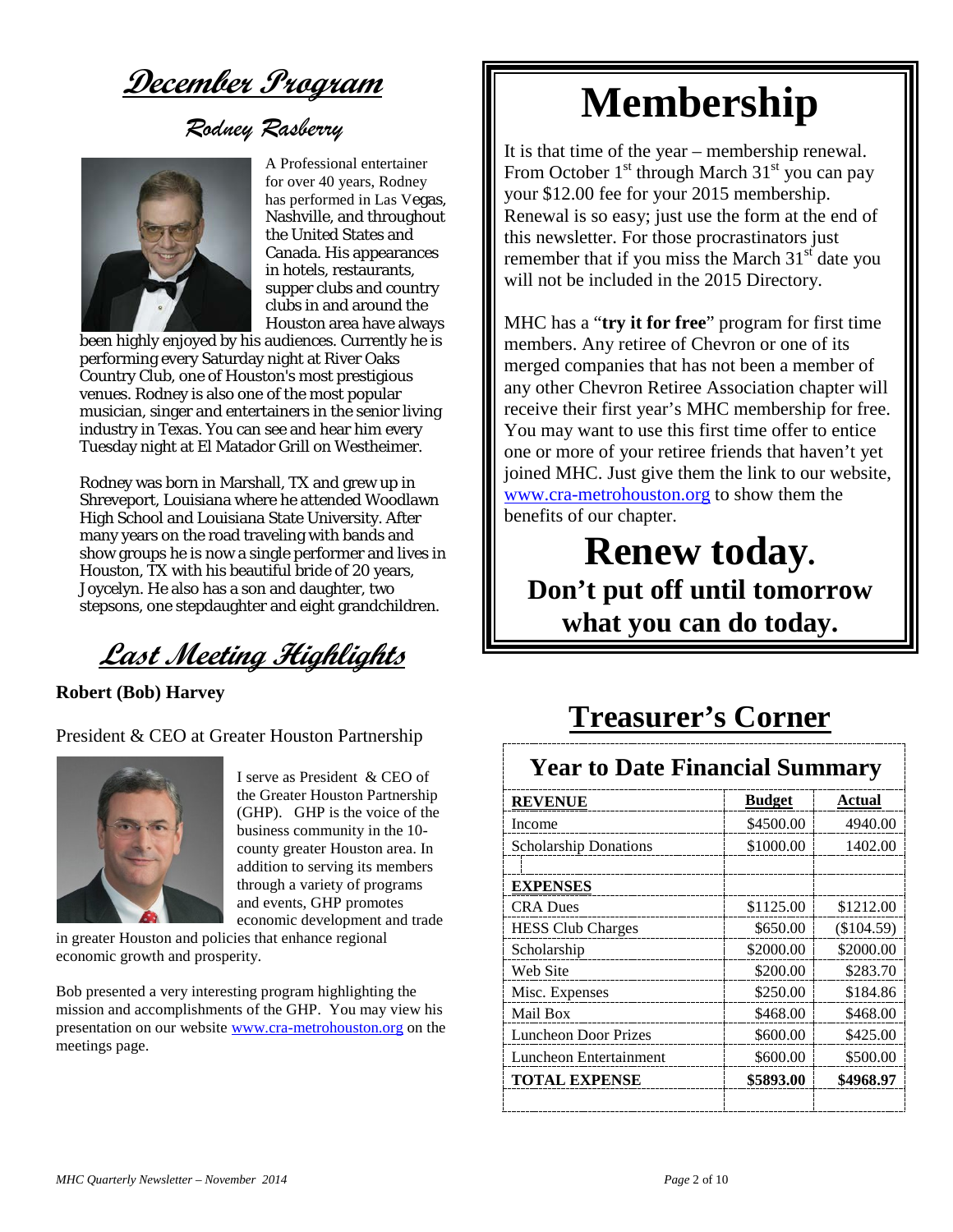# 2015 Scholarship Program

Your MHC Scholarship program for the year 2015 will again be in the amount of **\$2000.** This one-time award is for recognizing academic excellence and personal development of graduating high school seniors who have applied to and been accepted by an accredited four year university/college or two-year community/ junior college.

The 2015 eligibility requirements now include any and all graduating high school seniors who are related to a dues paying member of our MHC chapter by blood or by marriage including grandchildren step children, nieces and nephews, etc., who otherwise meet the scholarship requirements enumerated in the Scholarship Application Packages.

Please Note: Application, including all required documentation as specified in the Scholarship Application Package, must be **received** by the Scholarship Committee Chairperson by **May 1, 2015**. Therefore, to allow sufficient time for the completion, requests for Scholarship Application Packages should be made by the end of 2014 or as early in 2015 as possible.

Request for Scholarship Application Packages should be made either by e-mail or postal mail at:

[tgchildress@sbcglobl.net](mailto:tgchildress@sbcglobl.net) OR Truman Childress MHC Scholarship Committee Chairperson 7502 Renmark Lane Houston, TX 77070

# **\$370 Thanks to YOU!!! \$370**

**Thanks to your generous contributions, through October we have received \$370.00 toward our 2015 Scholarship of \$2,000 which will be presented at the June 2015 luncheon. We are gratified to see that our members share our commitment:** 

## **"These Students Are Our Future".**

**Please consider supporting the continuation of this annual scholarship by making a financial contribution. As each year passes, our scholarship funds are diminished. If all of us would consider giving even a small amount when we mail in our membership renewal form, together we can Make a Difference.**

 **Rest assured your contributions are being accounted for separately and will be used for no other purpose. We hope you continue your help in MHC's funding of this very worthwhile program.**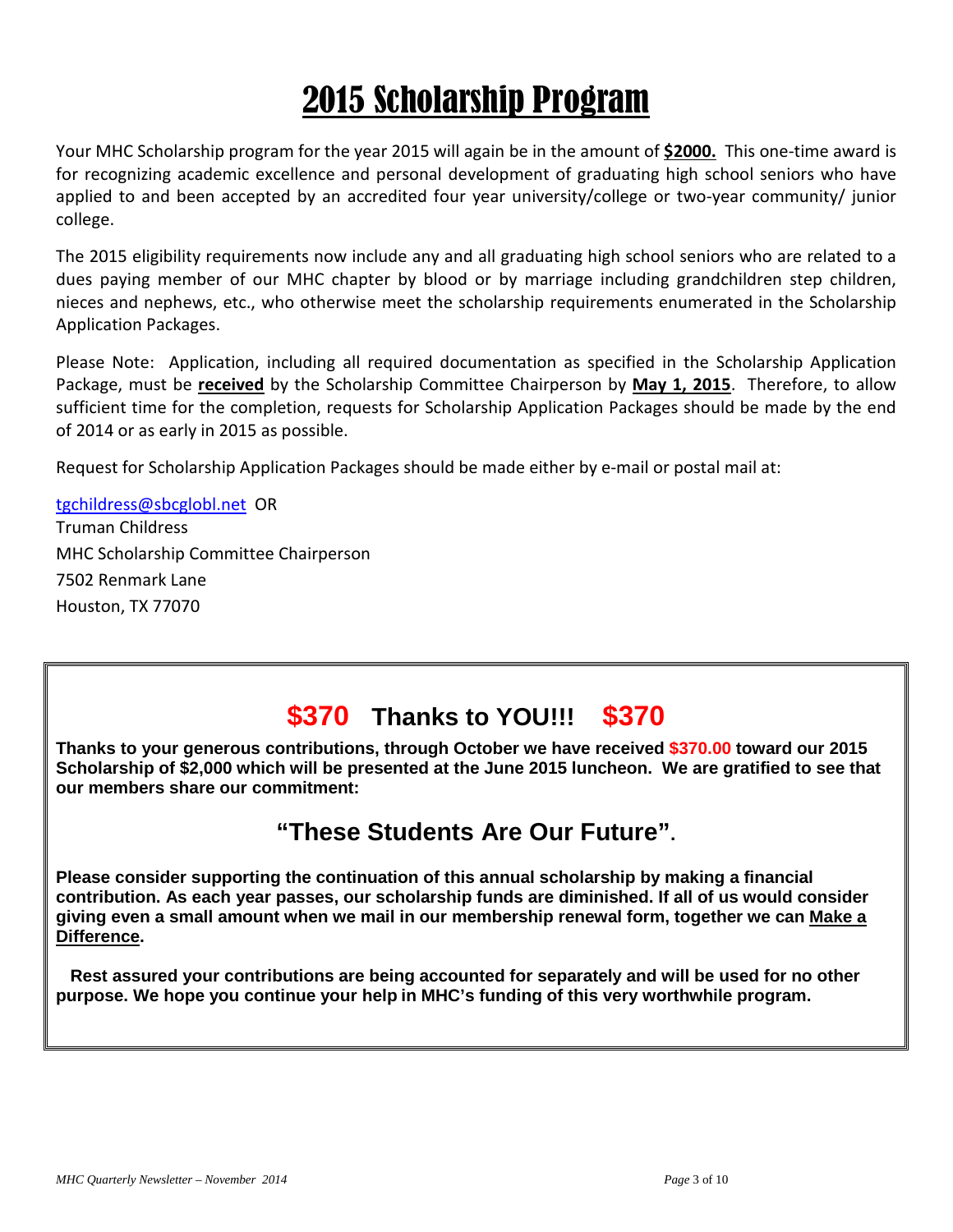## IN MEMORIAM

We regret to report the loss of some of our friends:



| David E. Allen                  | Gulf    | 03/28/13 |
|---------------------------------|---------|----------|
| Salvatore James "Sam" Calderone | Texaco  | 09/13/14 |
| Elladean Chambers               |         |          |
| Spouse of Charles Chambers      |         | 03/27/14 |
| <b>Edward Cowart</b>            | Texaco  | 10/09/14 |
| Kathryn Dodgen                  | Chevron | 10/20/14 |
| Donald N. Graham                | Texaco  | 09/23/14 |
| John Steven Haile               | Chevron | 09/27/14 |
| Minnie Lee Hodges               | Texaco  | 10/23/14 |
| Dr. J. L. "Jim" Huitt, PHD      | Gulf    | 10/04/14 |
| Leroy R. Johnston               | Gulf    | 09/02/14 |
| Robert E. Kennedy               | Chevron | 07/04/14 |
| John Mallery                    | Texaco  | 10/09/14 |
| <b>Billy Boyd McNatt</b>        | Chevron | 09/09/14 |
| <b>Edgar Meyers</b>             | Gulf    | 08/15/14 |
| Thomas Henry Payne              | Texaco  | 10/21/14 |
| Albert Pearsall                 | Texaco  | 08/13/14 |
| Robert T. Poore                 | Gulf    | 10/31/14 |
| Reid H Rogers, Jr               | Gulf    | 09/23/14 |
| Turner A. Shell, Jr.            | Texaco  | 10/18/14 |
| John A Thelen                   | Texaco  | 09/10/14 |
| Linda Watson,                   |         | 10/19/14 |
| Spouse of David Watson          | Chevron |          |

We extend our deepest sympathy to the families of these individuals

Please help us keep this section up to date. Many of our retiree families do not put an obituary in the Houston Chronicle. When you learn of the death of a retiree, please pass that information to Dorothy Greenwood or email membership@cra-metrohouston.org.

# *Seen at the Last Luncheon*

We thought you might be interested in who attended our September 17 joint luncheon with the Unocal Gulf Coast Alumni. An informal list of attendees is below. If you haven't seen some of your MHC friends in a long time, come to the December 2 luncheon. You'll likely see them there!

| <b>MHC</b> Attendees |                         |  |
|----------------------|-------------------------|--|
| <b>Bill Alvarez</b>  | Sam Mattina             |  |
| Harold Ayers         | Don Mendel              |  |
| Margaret Badeaux     | Joachim Modlich         |  |
| Sam Bounds           | <b>Howard O'Donnell</b> |  |
| Ray Dittmar          | Allan Quait             |  |
| <b>Bill Dodge</b>    | <b>Charlie Rhoads</b>   |  |
| Linda Dodge          | Diane Rhoads            |  |
| Glenn Ewan           | <b>Chuck Rubins</b>     |  |
| Lorraine Ewan        | Ed Schneider            |  |
| <b>Betty Ezell</b>   | Linda Schneider         |  |
| <b>Buford Foster</b> | <b>Ed Schott</b>        |  |
| Donna Foster         | <b>Charles Specht</b>   |  |
| Don Fought           | Elizabeth Spooner       |  |
| Jim Gerhardt         | <b>Jim Stokes</b>       |  |
| Dorothy Greenwood    | George Treibel          |  |
| Charlie Hancock      | Chuck VanEman           |  |
| S. D. Hendrix        | <b>Billy Wally</b>      |  |
| Larry Hesketh        | John Weiss              |  |
| Clo Ladner           | Pat Whitnel             |  |
| Mildred Lynn         |                         |  |
| Unocal Attendees     |                         |  |

Jerry Lyddon Henry Lieberman Ernie Moore Francine Putnam Justin Devery Dale Putnam Dave Kinzelman Thomas Brunet Dan Bonnet Wylie Barrow Veronica Stevenson Bill Stone Jerry Lohr Connie Stone Gary Najdowski Don Hecker Frank Corbin Steve Ohnimus Randal Cooper Daisy Ohnimus Marilyn Lieberman Ann Mathis

**Please bring nonperishable food and paper products to the meeting for this very worthy community service. Please help give those less fortunate a good meal for Christmas.**

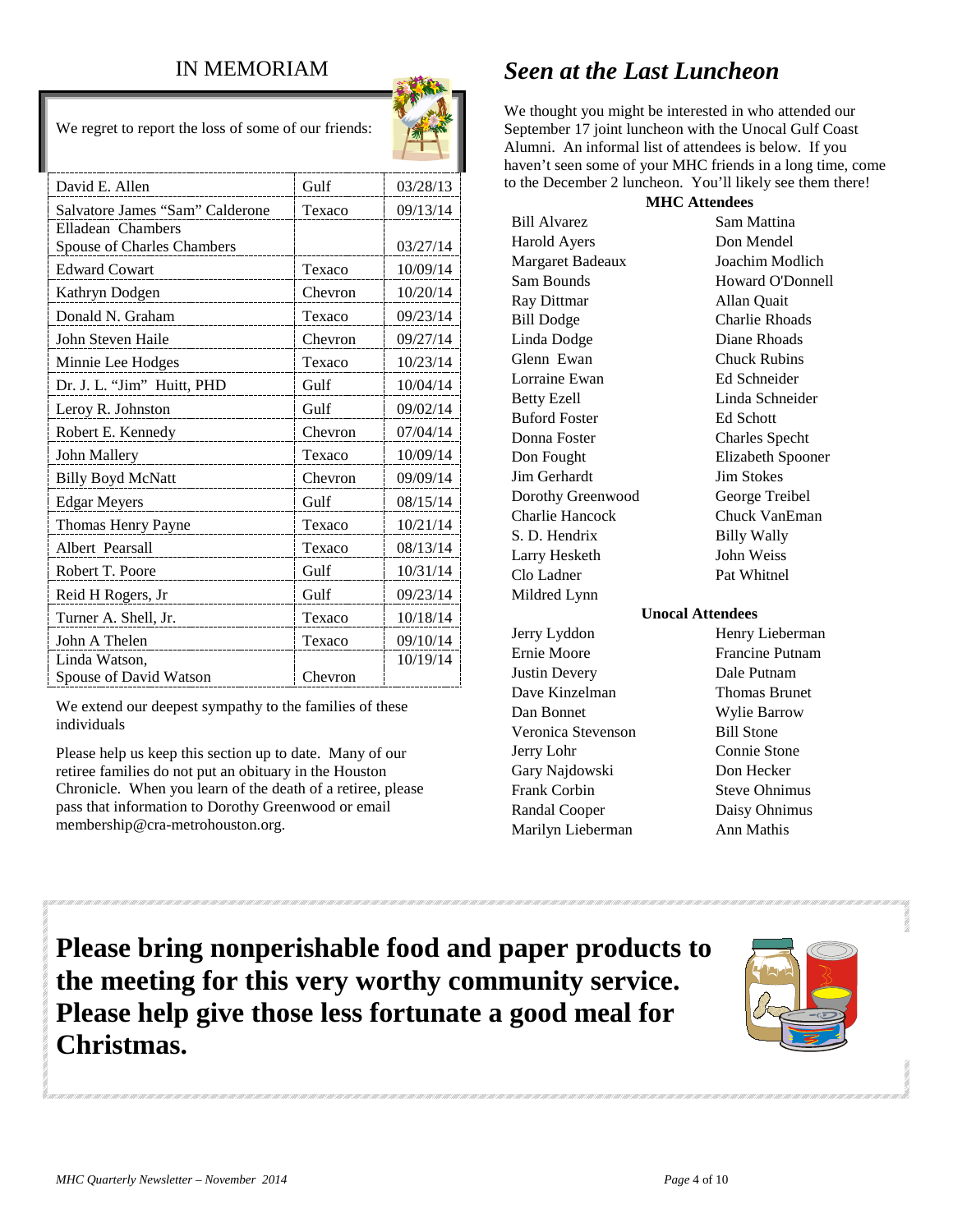# DOOR PRIZE WINNERS



CHUCK VAN EMAN



**DIANE RHODES** 



**ANN MATHIS** 



**HENRY LIEBERMAN** 

**Chevron** 





**RAY DITTMAR** 





**JUSTIN DEVERY** 



**CHARLIE RHODES** 



**JIM GERHARDT** 



**DAISY OHNIMUS** 



**JERRY LOHR**